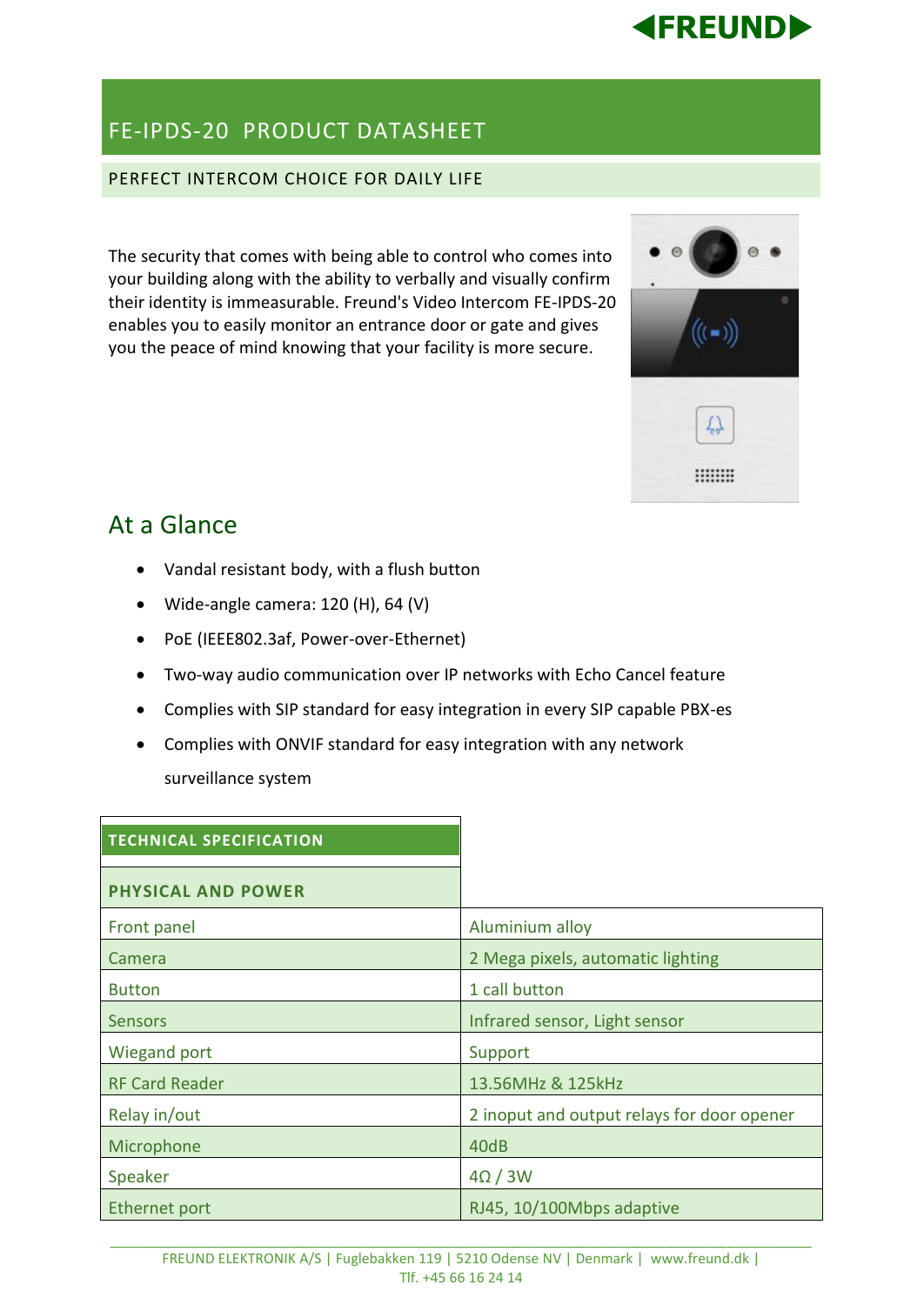

| <b>Water-proof and Dust-proof</b>                                                                        | <b>IP65</b>                                      |  |
|----------------------------------------------------------------------------------------------------------|--------------------------------------------------|--|
| Installation                                                                                             | Wall-mounted & Flush-mounted                     |  |
| Flush - mounted DIM                                                                                      | 189 x 120 x 56.5mm                               |  |
| Wall - mounted DIM                                                                                       | 145 x 85 x 27.5mm                                |  |
| <b>Working Humidity</b>                                                                                  | $10^{\circ}$ 90%                                 |  |
| <b>Working Temperature</b>                                                                               | $-20^{\circ}$ C ~ + 65 $^{\circ}$ C              |  |
| <b>Storage Temperature</b>                                                                               | $-40^{\circ}$ C ~ + 70 $^{\circ}$ C              |  |
|                                                                                                          |                                                  |  |
| <b>AUDIO</b>                                                                                             |                                                  |  |
| SIP v1(RFC2543), SIP v2(RFC3261)                                                                         |                                                  |  |
| <b>Narrowband Audio codecs</b>                                                                           | G.711a, G.711µ, G.729                            |  |
| <b>Broadband Audio codecs</b>                                                                            | G.722                                            |  |
| <b>DTMF</b>                                                                                              | In-band, out-of-band DTMF (RFC2833), SIP<br>info |  |
| Echo cancelation, voice activation detection, comfort noise generator                                    |                                                  |  |
|                                                                                                          |                                                  |  |
| <b>VIDEO</b>                                                                                             |                                                  |  |
| Sensor                                                                                                   | 1/3", CMOS                                       |  |
| <b>Pixels</b>                                                                                            | CIF, QCIF, VGA, 4CIF, 720p                       |  |
| Video codec                                                                                              | H.264                                            |  |
| <b>Video resolution</b>                                                                                  | up to 1280x720p                                  |  |
| Max. image transfer rate:                                                                                | $720p - 30fps$                                   |  |
| Viewing angle                                                                                            | $120^{\circ}$ (H) / 64 $^{\circ}$ (V)            |  |
| High intensity IR LEDs for picture lighting during dark hours with internal light sensor                 |                                                  |  |
| Compatible to 3rd-Party-Video components, e.g. NVRs                                                      |                                                  |  |
|                                                                                                          |                                                  |  |
|                                                                                                          |                                                  |  |
| <b>NETWORKING &amp; PROTOCOLS</b>                                                                        |                                                  |  |
| Protocols support: IPv4, HTTP, HTTPS, FTP, SNMP,DNS, NTP, RTSP, RTP, TCP, UDP, ICMP,<br><b>DHCP, ARP</b> |                                                  |  |
| <b>DEPLOYMENT &amp; MAINTENANCE</b>                                                                      |                                                  |  |
| Auto - Provisioning                                                                                      |                                                  |  |
| Web management portal                                                                                    |                                                  |  |
| Web - based packet dump                                                                                  |                                                  |  |
| Configuration backup/restore                                                                             |                                                  |  |